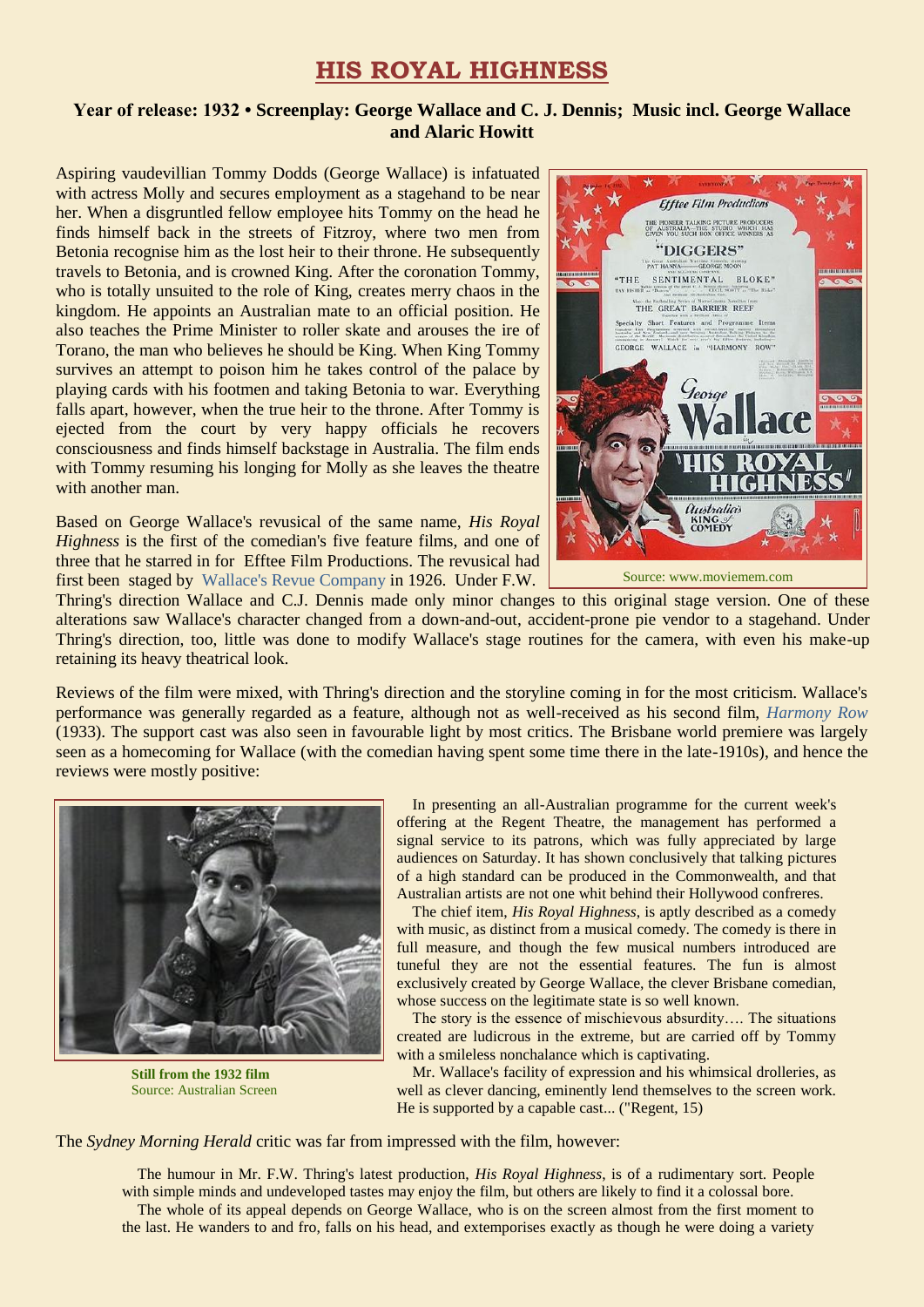turn. The story, which tells of a Melbourne man who dreams he becomes king of a mythical country, is a mere framework for Mr. Wallace's antics...

 As to the matter of Mr. Thring's direction, the kindest thing one can say is that he is some years behind the times, when compared with English and American standards. It is irritating to think that a film with such broad characters in it is to be shown abroad as a representative Australian production ("New Films, 4).

Filmed largely in Efftee's studio at His Majesty's Theatre, Melbourne, *His Royal Highness* cost £19,000, with some £7,000 of the budget spent on building the set for the Betonian Palace. Such was the size of the set that an extension to the studio floor at the theatre was required. The film was distributed throughout Australia, New Zealand, and England by Universal. Some theatres claimed that it set new box office records. Renamed *His Loyal Highness* by Universal for its release in the United Kingdom, the film was screened in around 700 cinemas (the average UK feature reached 1,000 or so).

[Pat Hanna](https://ozvta.com/entrepreneurs-g-l/) bought the rights to some of the old Efftee catalogue in the late-1940s. The titles, which included *His Royal Highness* and Hanna's own film *[Diggers](https://ozvta.com/film-vaudeville/)* (1933), were given a revival in suburban cinemas with some modest success. As a result, *His Royal Highness* was still being screened in Australian theatres as late as the 1950s.

- **1932**: Regent Theatre (Brisbane); 1 Oct. [world premiere] - 84 min.; black and white; sound
	- **Dir/Prod**. F.W. Thring (for Efftee Film productions); **Dir. of Ph**. Arthur Higgins; **Des**. W. R. Coleman; **Chor**. Jennie Brennan.
	- **Cast** incl. George Wallace (Tommy Dodds/King of Betonia), [Marshall Crosby](https://ozvta.com/practitioners-c/) (Alfram), [John Dobbie](https://ozvta.com/practitioners-d/) (Jim), [Byrl Walkley](https://ozvta.com/practitioners-w/) (Yoiben), Frank Tarrant (Hozzan), Donalda Warne (Babette), [Lou Vernon](https://ozvta.com/practitioners-u-v/) (Torano), John Fernside (Giuseppe), Nell Taylor (Molly), Clem Milton (Prime Minister), Edwin Brett (Asher Marmaduke), [Dan Thomas,](https://ozvta.com/practitioners-t/) Norman Shepherd, [Mona Barlee,](http://ozvta.com/practitioners-other-a-l/) Cecil Scott, [Billy](https://ozvta.com/practitioners-m/)   [Maloney,](https://ozvta.com/practitioners-m/) William Ralston, Charles O'Mara, Nellie Mortyne, Darcy Kelway, Field Fisher, Bill Innes.



**SEE ALSO**

**[George Wallace](https://ozvta.com/practitioners-w/)** • **[F.W. Thring](https://ozvta.com/entrepreneurs-s-z/)** • **[Efftee Film Productions](https://ozvta.com/organisations-a-l/)**